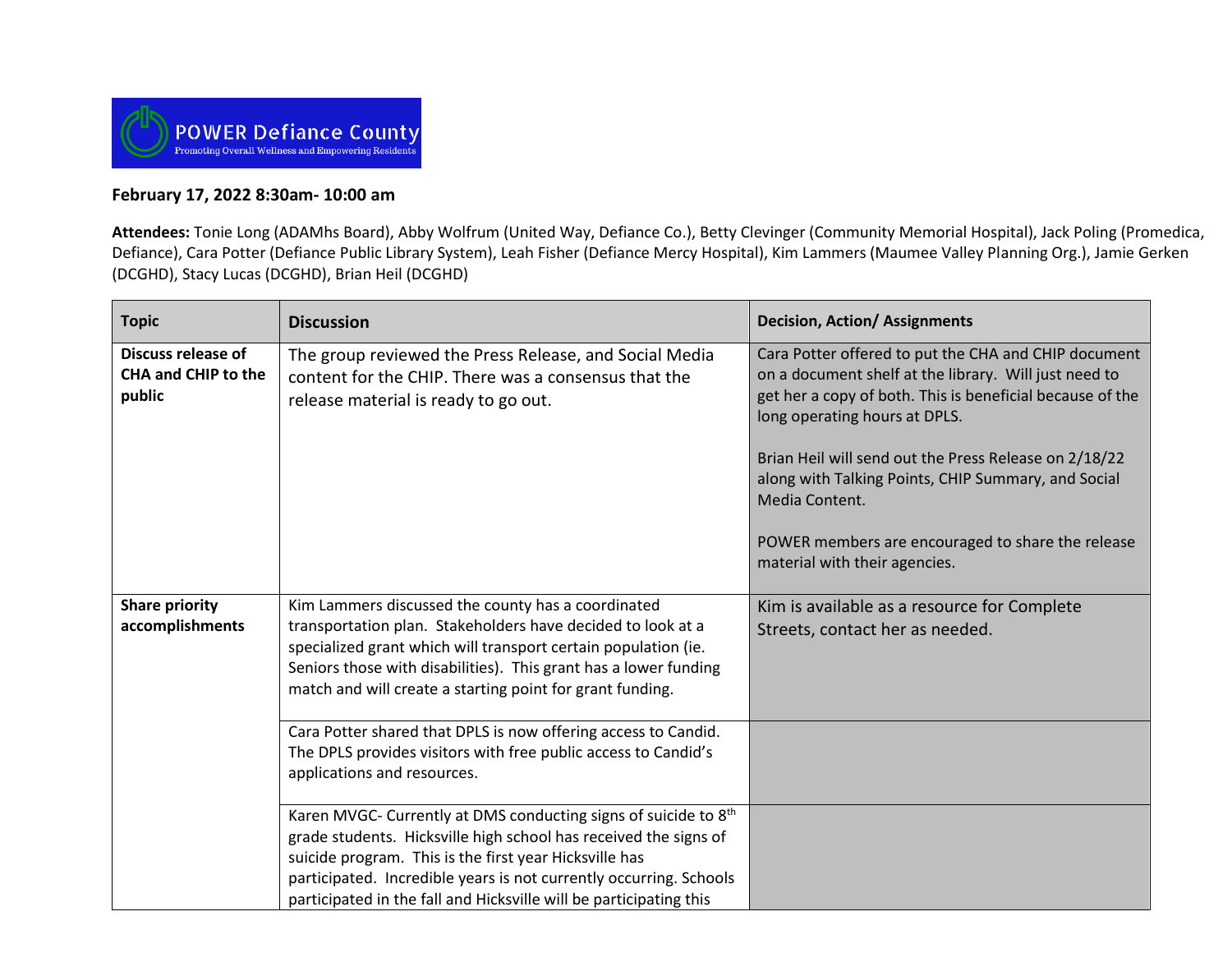|                                                             | spring. There have been no mental health first aid classes since<br>January. Ayersville schools will be holding a teen mental health<br>first aid course this spring.                                                                                                                                                                          |                                                                                                                                                                         |
|-------------------------------------------------------------|------------------------------------------------------------------------------------------------------------------------------------------------------------------------------------------------------------------------------------------------------------------------------------------------------------------------------------------------|-------------------------------------------------------------------------------------------------------------------------------------------------------------------------|
|                                                             | Jack- Promedica- Reviewed food insecurity numbers. Have<br>revamped the food packages to include fruits and veggies. Jack<br>reviewed safe sleep numbers. He additionally developed a<br>brochure of walking trails that is displayed in the hospital, he is<br>also displaying a steady U brochure for falls prevention.                      | Jack is going to send the Walking-Trail brochure to<br><b>Brian</b>                                                                                                     |
|                                                             | Tonie- ADAMhs Board- discussed the suicide prevention and<br>opioid spot they have. Seeing a good number of people watch<br>through the entire video. 13 have clicked to website.                                                                                                                                                              |                                                                                                                                                                         |
|                                                             | Abby-UW of Defiance County- They still have COVID-19<br>emergency funds available                                                                                                                                                                                                                                                              | Contact United Way for funding info.                                                                                                                                    |
|                                                             | Stacy Lucas shared an update on Health Department programing<br>re: injury prevention.                                                                                                                                                                                                                                                         |                                                                                                                                                                         |
|                                                             | Brian discussed the 4YMH group which focuses on the<br>promotion of primary treatment for mental illness. This group<br>created a survey to assess what ways they can support mental<br>health & wellness in the four county area and gain insight on<br>how others cope with stress. This will help inform future mental<br>health campaigns. | Brian encouraged others to share the survey with<br>their agencies, or the public. The survey will<br>continue to be available throughout the<br>remainder of February. |
| Follow up discussion<br>on structure/content<br>of meetings | The group discussed possibilities for future meeting<br>structure and content.                                                                                                                                                                                                                                                                 | Brian will reach out to Carol Baden from<br>RecoveryOhio.                                                                                                               |
|                                                             | Brian asked if the group would be open to having a<br>representative from RecoveryOhio at a future meeting.<br>RecoveryOhio is an initiative through the State that<br>engages local governments, coalitions, and task forces and<br>provides support to address mental health & addiction.                                                    |                                                                                                                                                                         |
|                                                             | Jamie brought up the idea of meeting in separate work<br>groups to facilitate the work on action steps within the<br>CHIP. There was a consensus that work groups are<br>necessary and there was discussion on the best way to<br>organize the groups.                                                                                         | DCGHD will send out a survey to gather<br>information on potential work groups and work<br>group meeting options.                                                       |